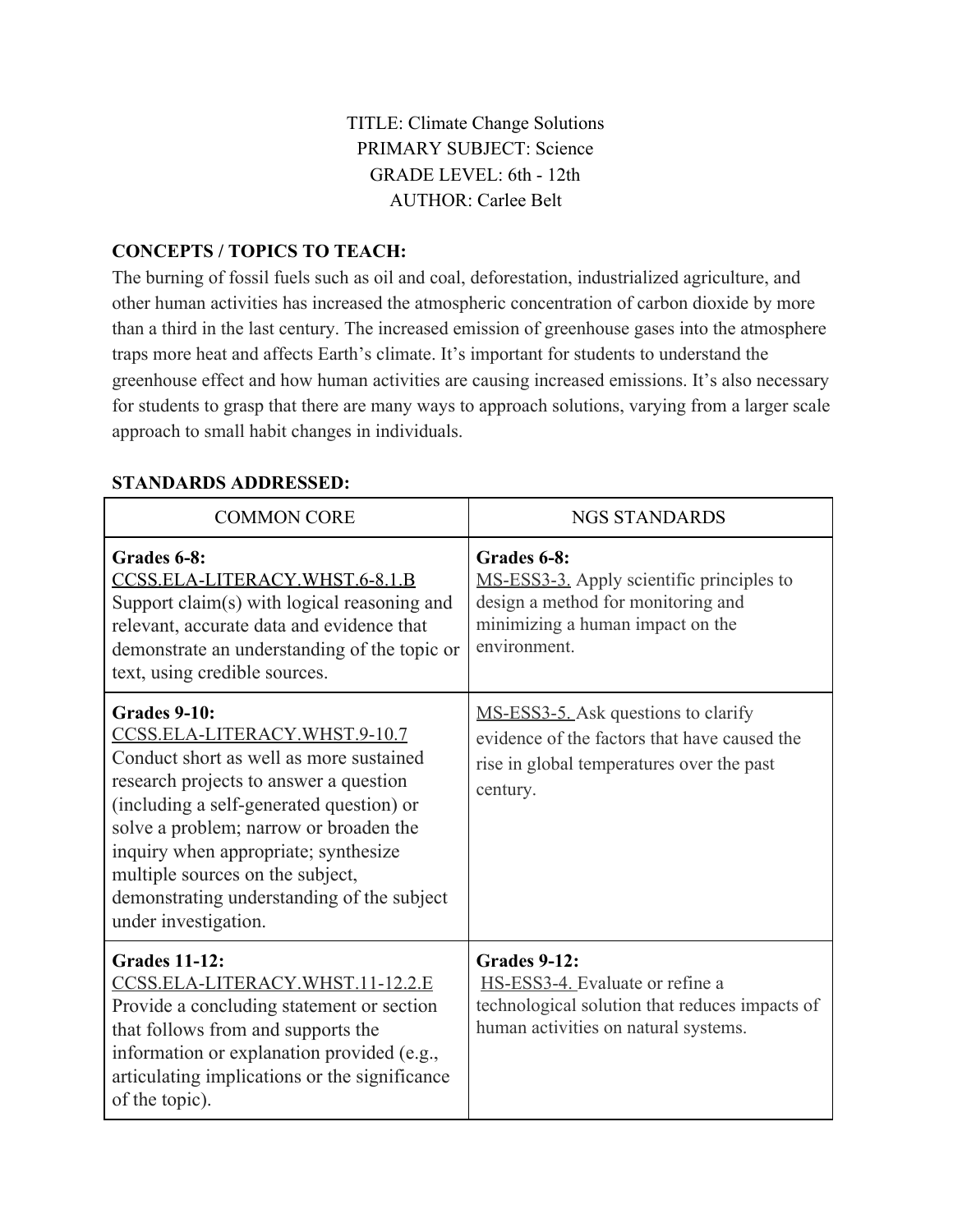## **General Goal(s):**

Introduce students to the human factors that drive climate change. Acquaint students with the causes of rising emissions and how it's connected to human activity. Establish an understanding of effective strategies and conservation techniques that reduce our contribution to climate change.

## **Specific Objectives:**

Students will review the scientific method and create a hypothesis around effective solutions for climate change, then use art to explain their hypothesis. This activity allows students to utilize skills in critical thinking, research, solution-oriented learning, literacy and vocabulary development, and art.

### **Required Materials:**

- Access to computer or tablet
- Climate Change Reflection Handout
- Activity Instruction Handout

## **Websites for Student Research:**

- <https://climate.nasa.gov/causes/>
- [https://climate.nasa.gov/solutions/](https://climate.nasa.gov/solutions/adaptation-mitigation/)

## **Anticipatory Set (Lead-in):**

- Q: Ask students how scientists test an idea?
- $\bullet$  A: The scientific method
- Q: Ask students to review the steps in the scientific method
- A: Make an observation, form a hypothesis, experiment, record data, make a conclusion
- Q: Ask students to make an observation about climate change
- A: Human activities are impacting the climate, more carbon dioxide is being released into the atmosphere, the greenhouse effect traps more heat, etc (answers will vary)
- RESOLVE: Scientists can and do use the scientific method to test possible solutions for climate change.

# **ACTIVITY**

After reviewing the causes of our changing climate and discussing effective strategies and solutions for combating climate change, students will develop a hypothesis (remind students that a hypothesis is a testable idea) then creatively represent it using an art medium of their choice, (drawing, model, song, magazine article, video, etc.).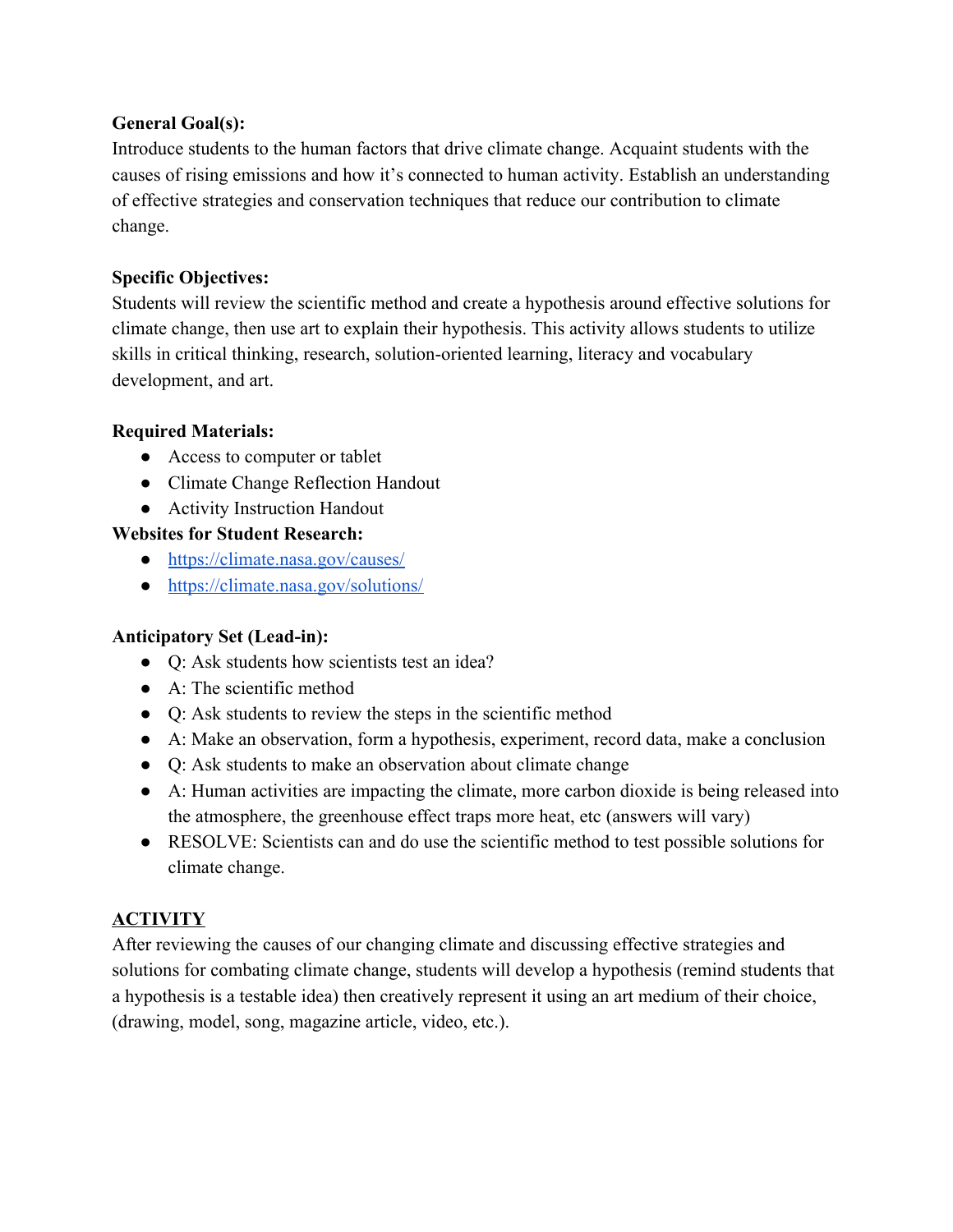Using the websites listed above, students can research current approaches that have been already taken to inspire their own hypotheses. If there are similar hypotheses presented in class (at teacher's discretion) students can combine and work together in teams to create their solution.

## **GLOSSARY OF LESSON TERMS**

- Greenhouse effect- When radiated heat from the sun is absorbed by greenhouse gases (water vapor, carbon dioxide, methane, chlorofluorocarbons, and nitrous oxide) which traps outgoing heat.
- Carbon dioxide (CO2)- A minor but very important component of the atmosphere, carbon dioxide is released through natural processes such as respiration and volcano eruptions and through human activities such as deforestation and burning fossil fuels. Humans have increased atmospheric CO2 concentration by more than a third since the Industrial Revolution began.
- Methane- A gas produced both through natural and human activities, including the decomposition of wastes in landfills, agriculture, and digestion and manure management associated with domestic livestock. Methane is a far more active greenhouse gas than carbon dioxide, but also one which is much less abundant in the atmosphere.
- Nitrous oxide- A powerful greenhouse gas produced by soil cultivation practices, especially the use of commercial and organic fertilizers, fossil fuel combustion, nitric acid production, and biomass burning.
- Water vapor-The most abundant greenhouse gas, but importantly, it acts as a feedback to the climate. Water vapor increases as the Earth's atmosphere warms, but so does the possibility of clouds and precipitation, making these some of the most important feedback mechanisms to the greenhouse effect.
- Chlorofluorocarbons (CFCs)- Synthetic compounds entirely of industrial origin used in a number of applications, but now largely regulated in production and release to the atmosphere by international agreement for their ability to contribute to the destruction of the ozone layer. They are also greenhouse gases.
- Unsustainable resource: a resource that is not able to be maintained at the current rate or level
- Sustainable resource- a resource this is able to be maintained at a certain rate or level

## **Plan for Independent Practice:**

- Encourage students to record their behaviors that contribute to climate change over a weeks time and discuss how to make habit changes as individuals and as a class to positively affect the environment
- Ask students to research the "6th major extinction" and discuss how animals are affected by climate change
- Challenge students to write a short persuasive paper on why they believe their hypothesis would be effective in combating climate change

# **Potential Connections to Other Subjects:**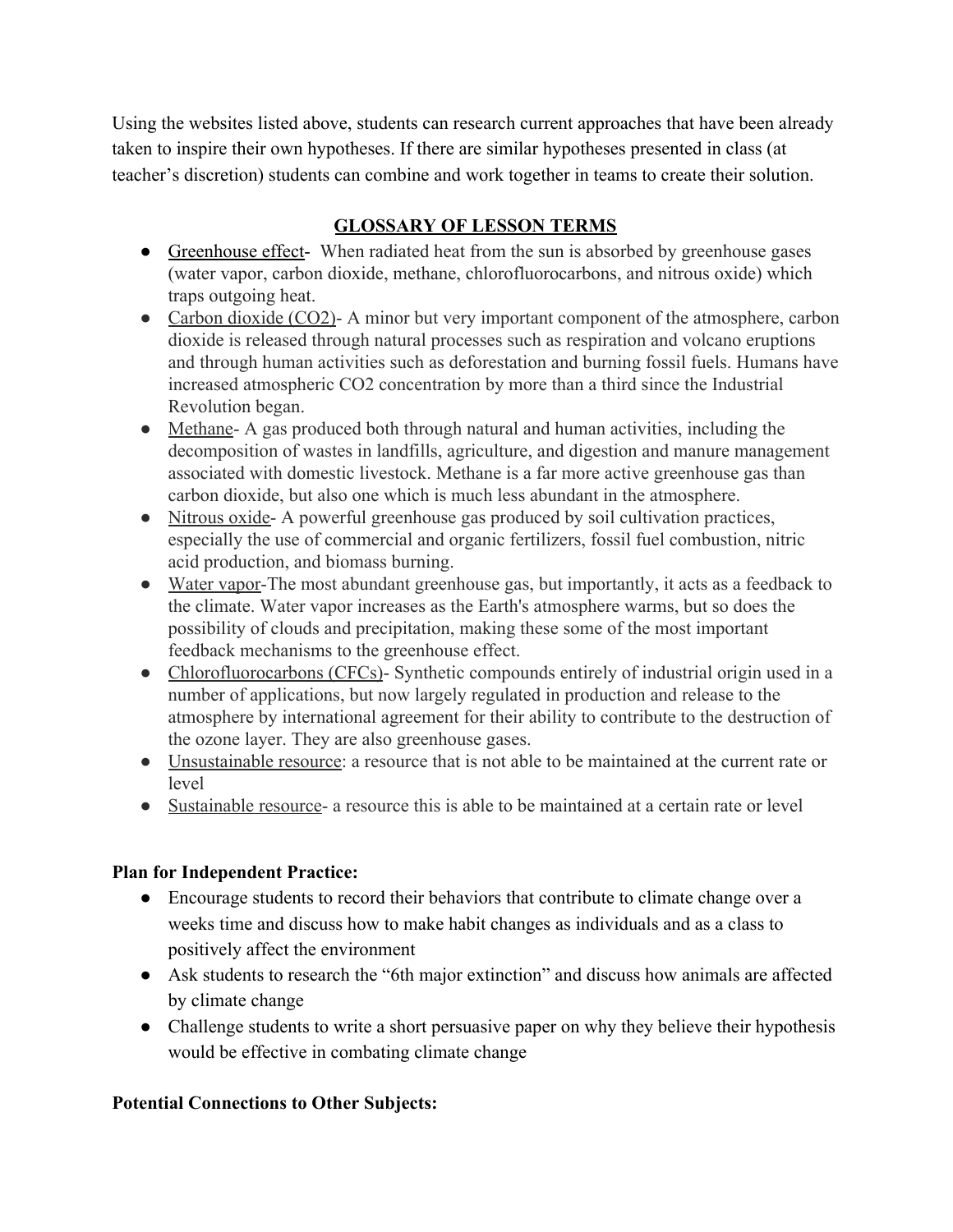Art: drawing, design, graphics Language: vocabulary development, scientific writing, literacy Ecology: basic biology, ecosystem connection

#### **Name:**

#### **CLIMATE CHANGE REFLECTION**

- 1. What is an unsustainable resource? Give 2 examples.
- 2. What is a sustainable resource?
- 3. List two strategies the United States is using to combat climate change:

4. Do you personally contribute to climate change? How?

5. List 5 small things you can do to help fight climate change: